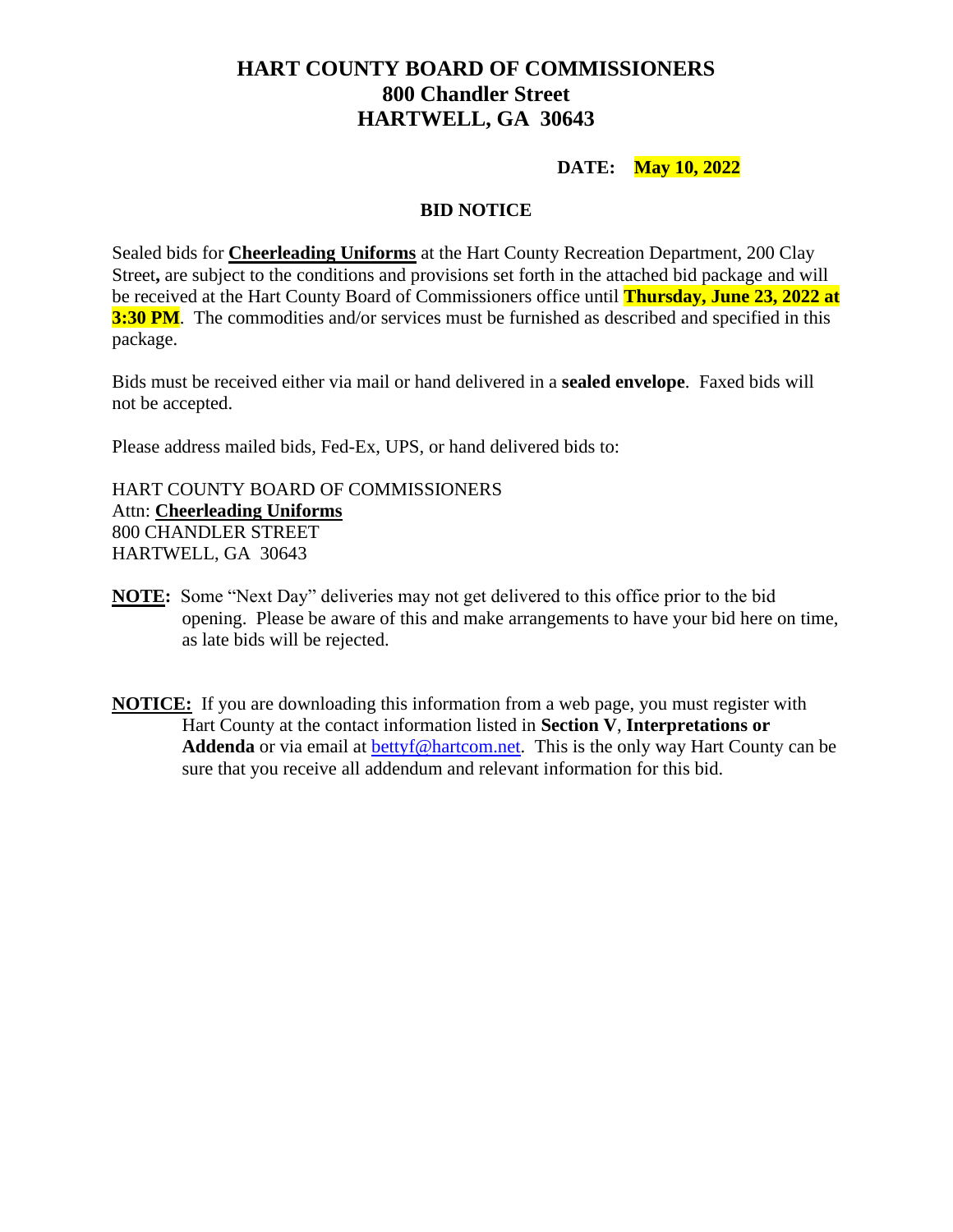#### **HART COUNTY RECREATION AND PARKS DEPARTMENT BIDS FOR Cheerleading Uniforms**



**DATE BIDS DUE: Thursday, June 23, 2022 3:30 p.m.**

# **BID FORM HART COUNTY BOARD OF COMMISSIONERS 800 CHANDLER ST., HARTWELL, GA 30643**

The (Company)\_\_\_\_\_\_\_\_\_\_\_\_\_\_\_\_\_\_\_\_\_\_\_\_\_\_\_\_\_\_\_\_\_\_\_\_\_\_\_\_\_\_\_\_\_\_\_\_\_\_\_\_\_\_\_\_\_\_\_

submits herewith Bid in response to bid request in this package, and in compliance with the description(s) and/or specification(s) attached hereto:

# **NOTE: You must sign and complete the Bid Supplemental Form also.**

| PRICE:                                                                        |  |
|-------------------------------------------------------------------------------|--|
| Shell:<br><u> 1980 - Johann Barbara, martin amerikan ba</u>                   |  |
| Skirt:                                                                        |  |
| Pom-Poms:                                                                     |  |
| The following Addenda to the Bidding and Contract Documents are acknowledged: |  |
|                                                                               |  |
|                                                                               |  |
| <b>OFFICIAL COMPANY</b>                                                       |  |
|                                                                               |  |
| SIGNATURE                                                                     |  |
| PRINT NAME                                                                    |  |
|                                                                               |  |
| PHONE PHONE                                                                   |  |
|                                                                               |  |
| $FAX# \qquad \qquad 1$                                                        |  |
|                                                                               |  |
| Corporate Seal (if applicable)                                                |  |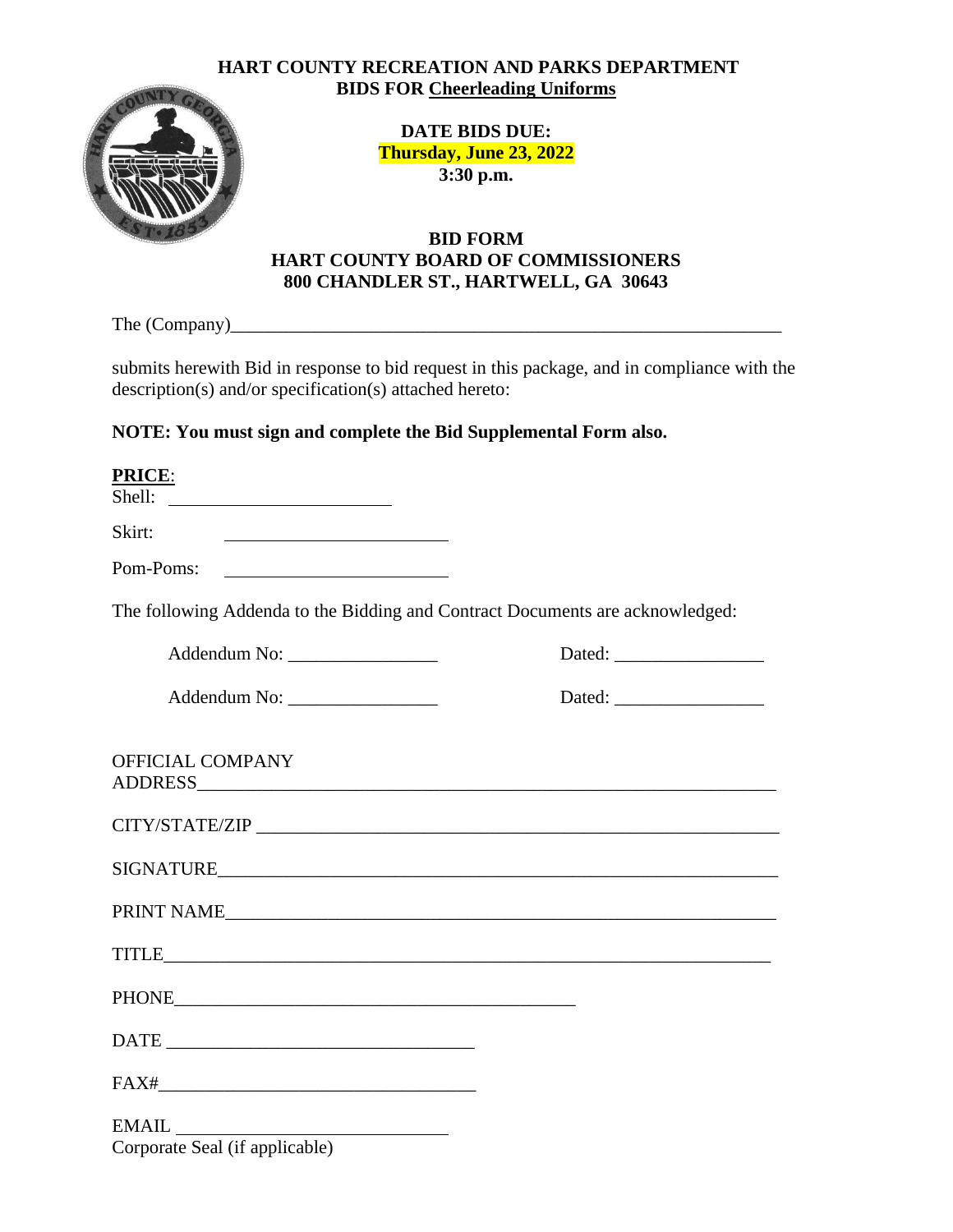#### **HART COUNTY RECREATION AND PARKS DEPARTMENT BID FOR CHEERLEADER UNIFORMS Price List Sheet**

The Hart County Recreation and Parks Department is seeking bids for the 2022 Cheerleading Program uniforms.

If your business is awarded the bid, you will provide two (2) sets of sample uniform, two Shells and two Skirts in all youth and adult sizes. There could be approximately 25-50 cheerleaders. Actual numbers will be determined during registration.

\_\_\_\_\_\_\_\_\_\_\_\_\_\_\_\_\_\_\_\_\_\_\_\_\_\_\_\_\_\_\_\_\_\_\_\_\_\_\_\_\_\_\_\_\_\_\_\_\_\_\_\_\_\_\_\_\_\_\_\_\_\_\_\_\_\_\_\_\_\_\_\_

# **List prices per individual item or set**

#### **SHELL:**

100% Polyester, V-neck cheerleader uniform shell with the **interlocking** "HC" (Hart County High School – image below) logo embroidered on the front, with two color trim. The "HC" logo is to be black outlined in white. Must be available in orange, black, and white. At the bottom of this document is an example of the Shell.

Youth Size  $\frac{1}{2}$  Adult size  $\frac{1}{2}$ 

(List Brand Name if equivalent: \_\_\_\_\_\_\_\_\_\_\_\_\_\_\_\_\_\_\_\_\_\_\_\_\_\_\_\_\_\_\_\_\_\_\_\_)

# **SKIRT:**

100% Polyester, V-notch on the left thigh on bottom with two color trim, covered elastic waist band. Must be available in orange, black, and white. At the bottom of this document is an example of the Shell.

Youth Size  $\frac{1}{2}$  Adult size  $\frac{1}{2}$ 

(List Brand Name if equivalent:  $\qquad \qquad$ )

#### **POMS:**

6 inch youth orange and white poms w/ 500, ¾ in., streamers, with kap handles. \$ (price per set of two poms)

The business that is awarded the bid will need to have two (2) sets of both Youth & Adult sample size runs of each jersey and pant. The uniform order will be placed on a date to be determined due to the current health status. Awarding this bid or not awarding this bid will be determined by the status of the current health situation. Order must be sorted and bagged by team with each participant's uniform bagged and their name on the bag.

The Hart County Board of Commissioners reserves the right to not move forward with this bid due to health concerns related to the current Covid-19 situation.

Uniform designs must be pre-approved by the Recreation Director. For any questions, contact James A. Owens, CPRP, Recreation Director, at (706) 376-8528 or jowens@hartcountyga.gov.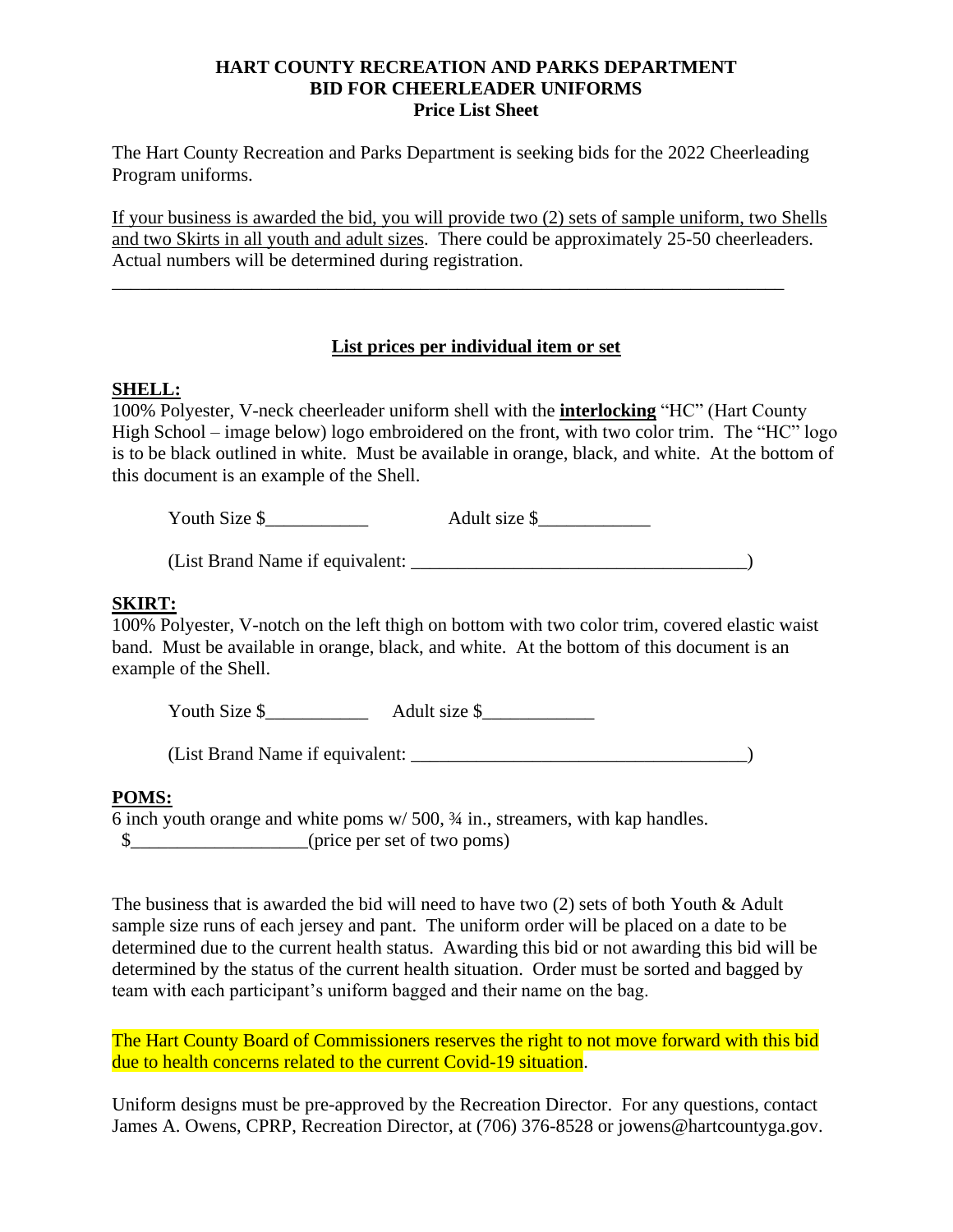# **BID SUPPLEMENTAL FORM HART COUNTY BOARD OF COMMISSIONERS**

DATE: \_\_\_\_\_\_\_\_\_\_\_\_\_\_\_\_\_\_\_\_\_\_\_\_\_\_\_\_\_

NOTICE: *Hart County Purchasing Policy prohibits awards to a (1) county employee, (2) employee of a constitutional officer, (3) a Board of Commissioner Member, (4) Constitutional Officer or to a company/business where a county employee/Constitutional Officer holds any interest. These prohibitions also apply to immediate family members of those listed above.* By signing below you are confirming that these prohibitions do not apply to your company/bid.

References: Name Title Organization Phone Number email address

1.

2.

3.

\_\_\_\_\_\_\_\_\_\_\_\_\_\_\_\_\_\_\_\_\_\_\_\_\_\_\_\_\_\_\_\_\_\_\_\_\_\_\_\_\_\_\_\_\_\_\_\_\_(Bidder) takes the following

exceptions to the specification and bid documents: (Please include all changes or equivalent offerings to this bid below or on an additional sheet of paper) **(Important: See Section II)**

SIGNATURE:

Date: \_\_\_\_\_\_\_\_\_\_\_\_\_\_\_\_\_\_\_\_\_\_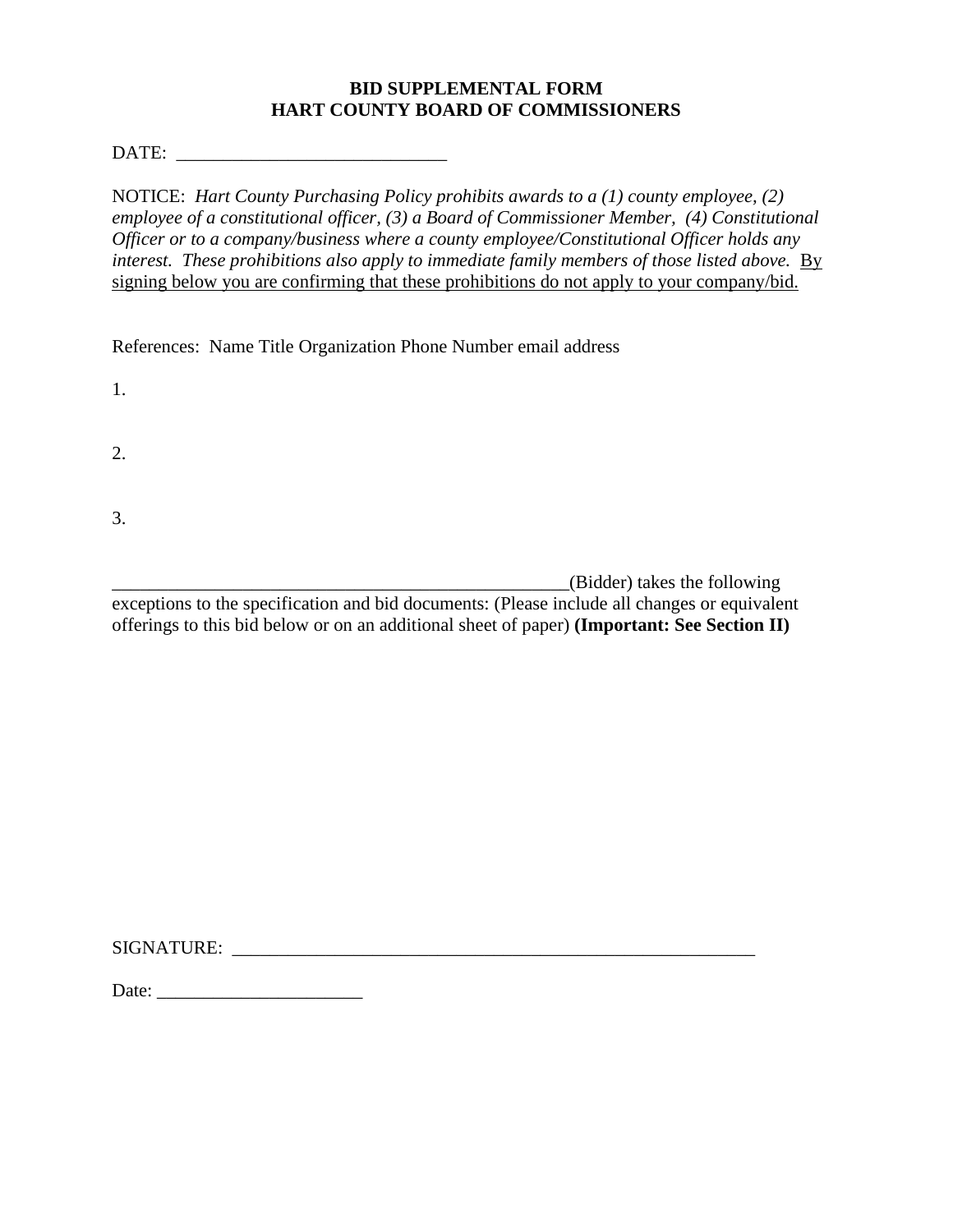# **I. GENERAL INFORMATION FOR BIDDERS**

Hart County Reserves the right to reject any and all bids, further negotiate with one or more bidders, and waive any technicalities or informalities if it is deemed in the best interest of the County. Hart County assumes no responsibility in the costs incurred by the bidder in preparing a response.

It is the bidder's responsibility to verify that all quantities and specifications are met to perform the work as specified herein, before submitting their bid. Price submitted shall include all labor and materials for completion of the work. In the event of a conflict between these specifications and any referenced specifications, the higher quality specification shall supersede. Qualities listed are approximate and may be varied at the discretion of the Owner.

All measurements given on the list of work to be done are approximate. It is the contractor's responsibility to verify all quantities and measurements necessary to perform the work as specified herein, before submitting their bid.

Bids submitted and prices submitted shall be valid for 90 days after submittal of bids. After this 90 day period, the bidder has the right to withdraw his/her pricing or be awarded the work at the bid price should the County choose to award this work. If only one bid is received, the County may choose to not open the bid and solicit additional bids prior to opening all bids in a public meeting.

If unit prices are required to be submitted with bid, these unit prices will be applied to any changes that occur in the project as directed by the owner through a formal change order. The unit prices submitted will include all expenses including engineering, profit, overhead or any other expenses occurring with the charged unit. Changes/unit prices will apply to both additions and deletions of work.